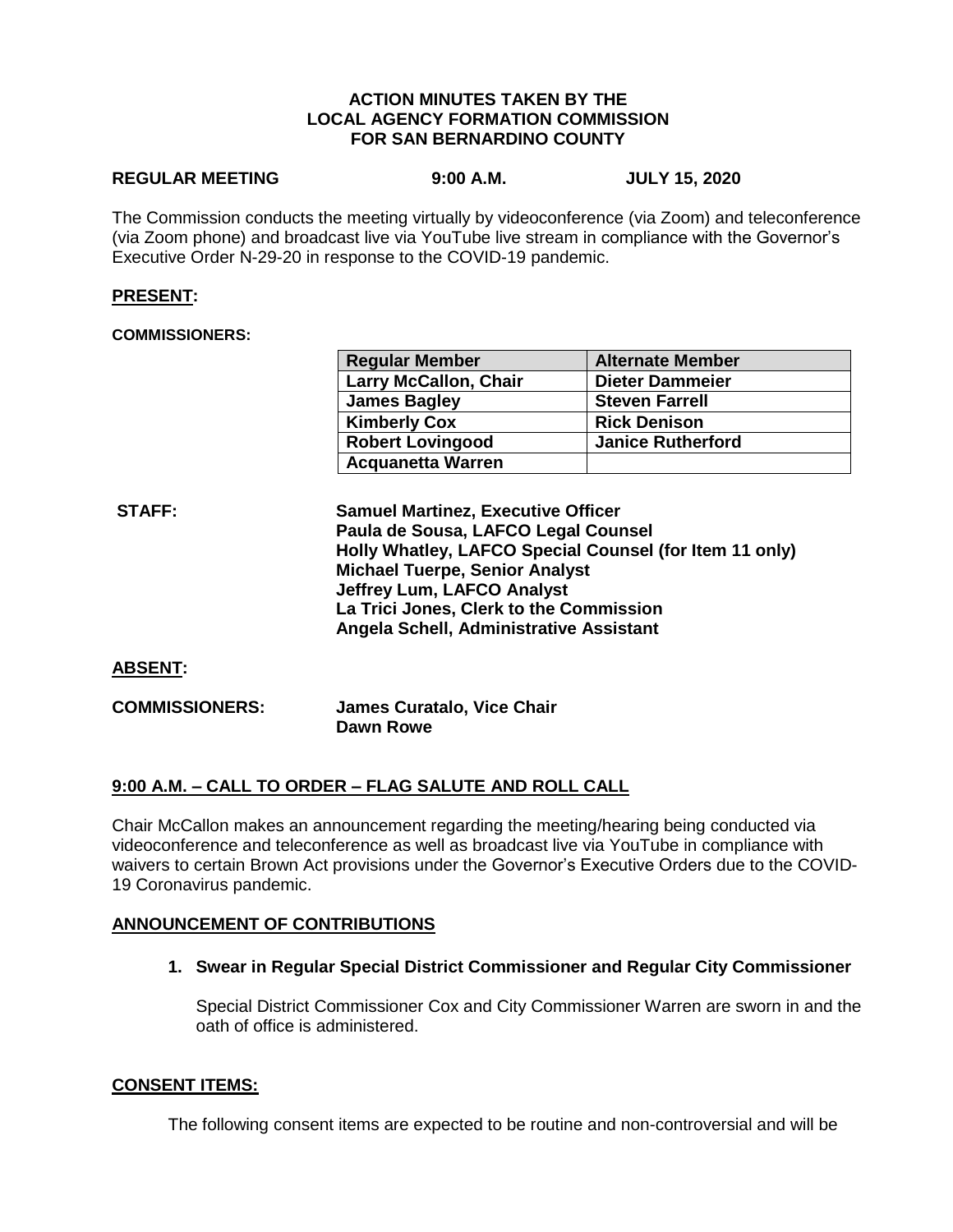acted upon by the Commission at one time without discussion, unless a request has been received prior to the hearing to discuss the matter.

- **2. Approval of Minutes for Regular Meeting of May 20, 2020**
- **3. Approval of Executive Officer's Expense Report**
- **4. Ratify Payments as Reconciled and Note Cash Receipts for Months of April and May 2020**
- **5. Approval of Fiscal Year 2011-12 Financial Records Destruction Pursuant to Commission Policy**
- **6. Review and Update the Catalog of Enterprise Systems per Government Code Section 6270.5**
- **7. Review and Approval of LAFCO Office Space Lease Amendment at the San Bernardino Santa Fe Depot**
- **8. Consent Items Deferred for Discussion**

*Commissioner Cox moves approval of the Consent Items. Second by Commissioner Rutherford. The motion passes with the following roll call vote:* 

*Ayes: Bagley, Cox, Farrell, Lovingood, McCallon, Rutherford, and Warren. Noes: None. Abstain: None. Absent: Curatalo (Farrell voting in his stead), Rowe(Rutherford voting in her stead)*

## **PUBLIC HEARING ITEMS:**

**9. LAFCO 3239 – Reorganization to Include Annexation to the City of Loma Linda and Detachment from the San Bernardino County Fire Protection District, its Valley Service Zone and its Zone FP-5, and County Service Area 70 (City-owned Parcels)**

Staff recommends that the Commission take the following actions:

- 1. With respect to environmental review:
	- a) Certify that the Commission, its staff, and its Environmental Consultant have independently reviewed and considered the City's Initial Study and Negative Declaration for the South Hills Preserve Annexation and Pre-Zoning for approximately 664 acres;
	- b) Determine that the City's environmental assessment and Negative Declaration are adequate for the Commission's use as a CEQA Responsible Agency for its consideration of LAFCO 3239;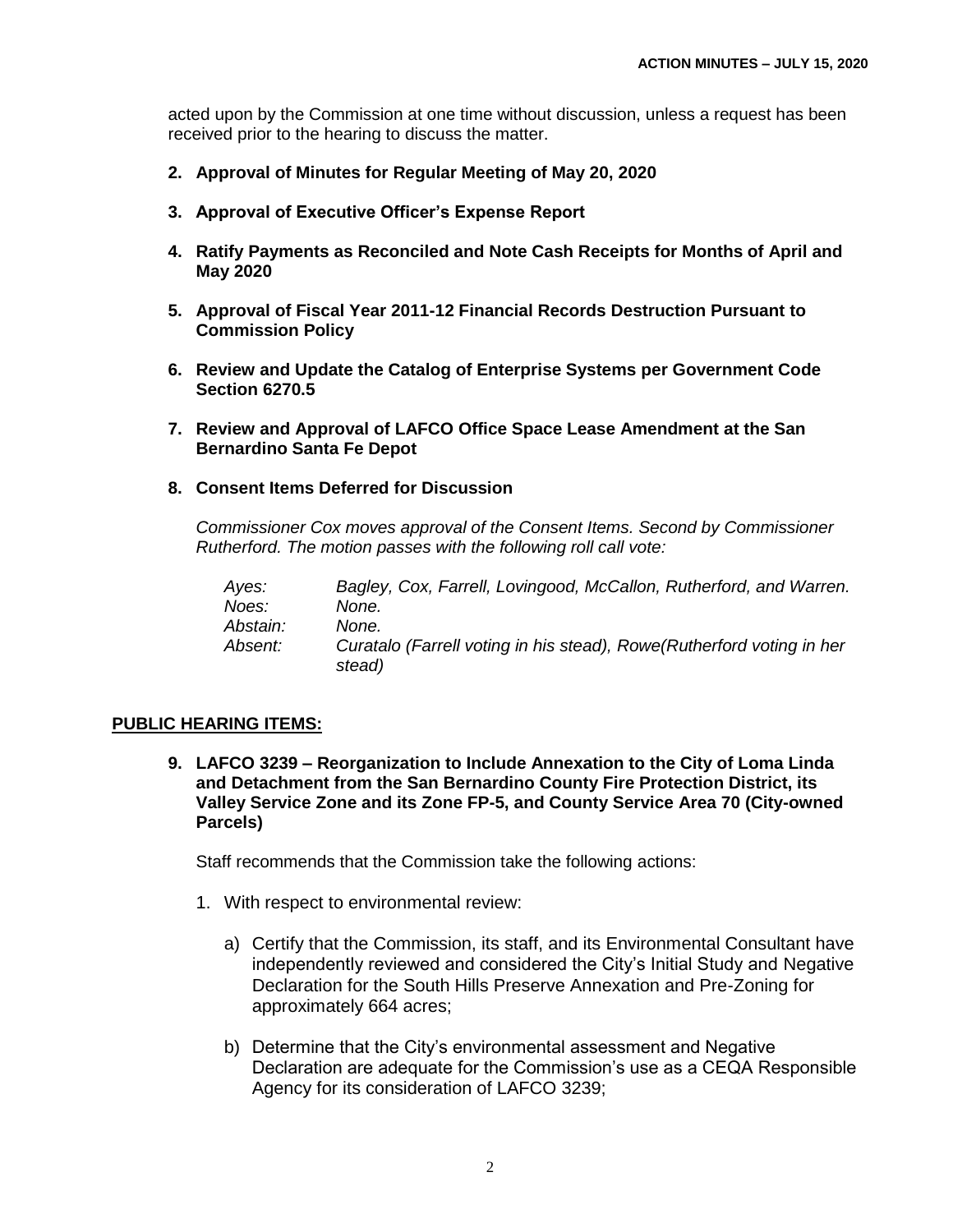- c) Determine that the Commission does not intend to adopt alternatives or additional mitigation measures for the project; and,
- d) Direct the Executive Officer to file the Notice of Determination within five (5) days.
- 2. Approve LAFCO 3239, with the standard LAFCO terms and conditions that include the "hold harmless" clause for potential litigation costs by the applicant;
- 3. Waive protest proceedings, as permitted by Government Code Section 56662(d), with 100% landowner consent to the reorganization; and,
- 4. Adopt LAFCO Resolution #3310 setting forth the Commission's determinations and conditions of approval concerning the reorganization proposal.

*Commissioner Lovingood moves approval of staff recommendation. Second by Commissioner Bagley. The motion passes with the following roll call vote:* 

| Ayes:          | Bagley, Cox, Farrell, Lovingood, McCallon, Rutherford, and Warren.               |
|----------------|----------------------------------------------------------------------------------|
| Noes:          | None.                                                                            |
| Abstain:       | None.                                                                            |
| <i>Absent:</i> | Curatalo (Farrell voting in his stead), Rowe (Rutherford voting in her<br>stead) |

**10. LAFCO 3241 – Reorganization to Include Annexation to the City of Rancho Cucamonga and Detachment from County Service Area 70 (Etiwanda Heights Neighborhood and Conservation Plan)**

Staff recommends that the Commission take the following actions:

- 1. With respect to the environmental review:
	- a. Certify that the Complete Final Environmental Impact Report (EIR) and other related environmental documents prepared by the City of Rancho Cucamonga for the Etiwanda Heights Neighborhood and Conservation Plan project have been independently reviewed and considered by the Commission, its staff and its Environmental Consultant;
	- b. Determine that the Complete Final EIR for the project prepared by the City is adequate for the Commission's use as a California Environmental Quality Act (CEQA) Responsible Agency for its determinations related to LAFCO 3241;
	- c. Determine that the Commission does not intend to adopt alternatives or mitigation measures for the Etiwanda Heights Neighborhood and Conservation Plan project and that the mitigation measures identified for the project are the responsibility of the City and others, not the Commission;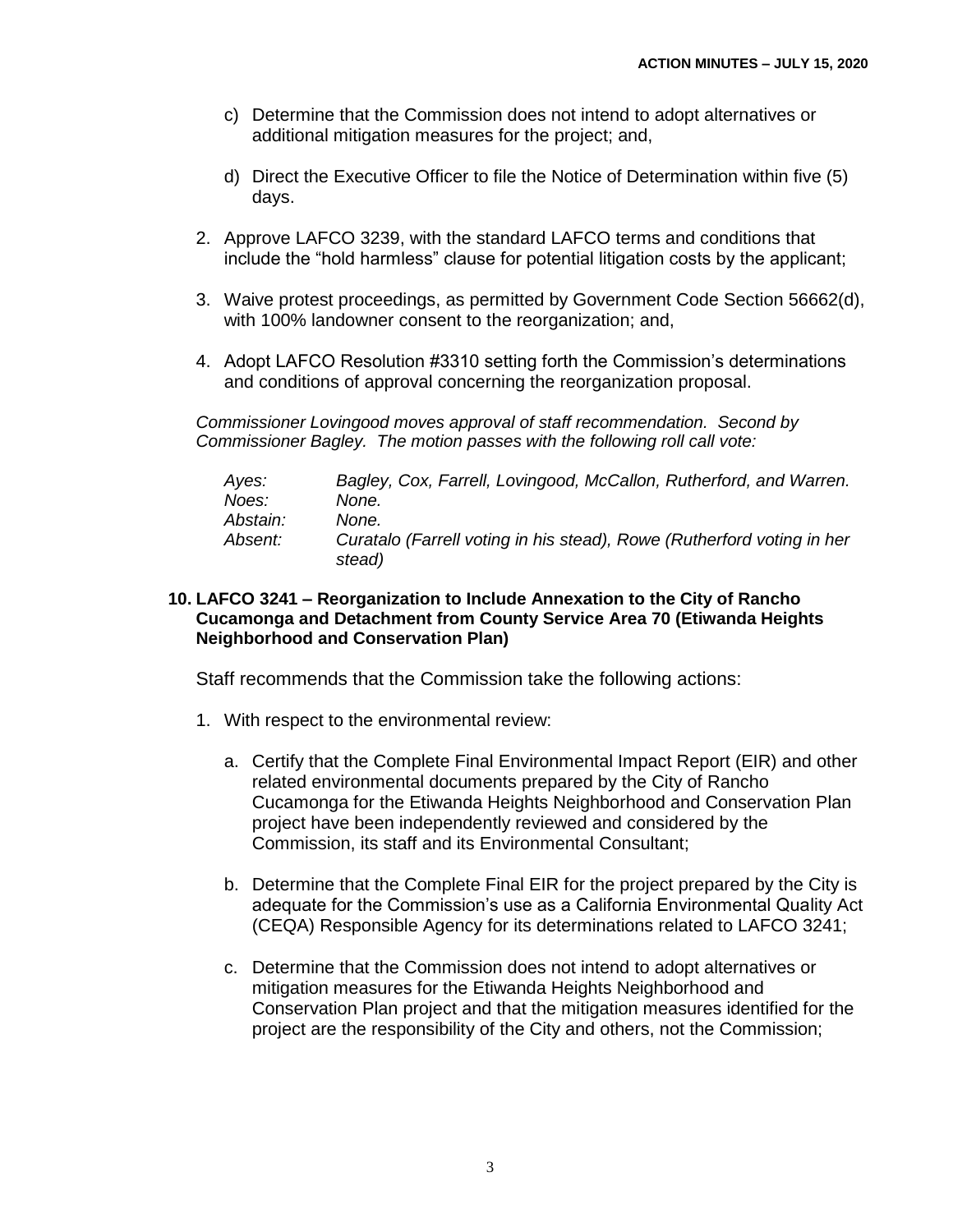- d. Adopt the Facts, Findings and Statement of Overriding Considerations as presented by the Commission's Environmental Consultant and attached to the staff report; and,
- e. Direct the Executive Officer to file the Notice of Determination within five days and find that no further Department of Fish and Wildlife filing fees are required by the Commission's approval since the City, as CEQA lead agency, has paid said fees.
- 2. Override the Commission's policy related to concurrent city-district annexation based on fact that the concurrent annexation to the Cucamonga Valley Water District and the Inland Empire Utilities Agency (including the Metropolitan Water District of Southern California) to include the entirety of the area being annexed into the City is not necessary since the area that is outside of these agencies' boundaries is to remain rural/conservation area and will not need services from these agencies.
- 3. Approve LAFCO 3241, with the standard terms and conditions that include, but are not limited to, the "hold harmless" clause for potential litigation costs, continuation of fees, charges, assessments, and the identification that the transfer of utility accounts will occur within 90 days of the recording of the Certificate of Completion.
- 4. Adopt LAFCO Resolution No. 3312 setting forth the Commission's terms, conditions, findings and determinations for LAFCO 3241.

*The first 250 words of written comments from the following were read into the record by the Commission Clerk:*

*Martin A Cervantes, Esq., representing Hillside Owners LLC Andrew Hu Randall S. Guritzky, Esq, representing CraneVeyor Corporation Rebecca Burchett Anthony Cheng, representing Rancho Canyon Partners, LLC*

*Public comment was provided by:*

*Michael Smith, Principal Planner, City of Rancho Cucamonga, applicant representative Matt Burris, Deputy City Manager, City of Rancho Cucamonga, applicant representative Bo Kaemerle, representing Inland Real Estate Group, LLC Anthony Maricic*

*Commissioner Rutherford moves to approve staff recommendation. Second by Commissioner Lovingood. The motion passes with the following roll call vote:* 

| Ayes:    | Bagley, Cox, Farrell, Lovingood, McCallon, Rutherford, and Warren. |
|----------|--------------------------------------------------------------------|
| Noes:    | None.                                                              |
| Abstain: | None.                                                              |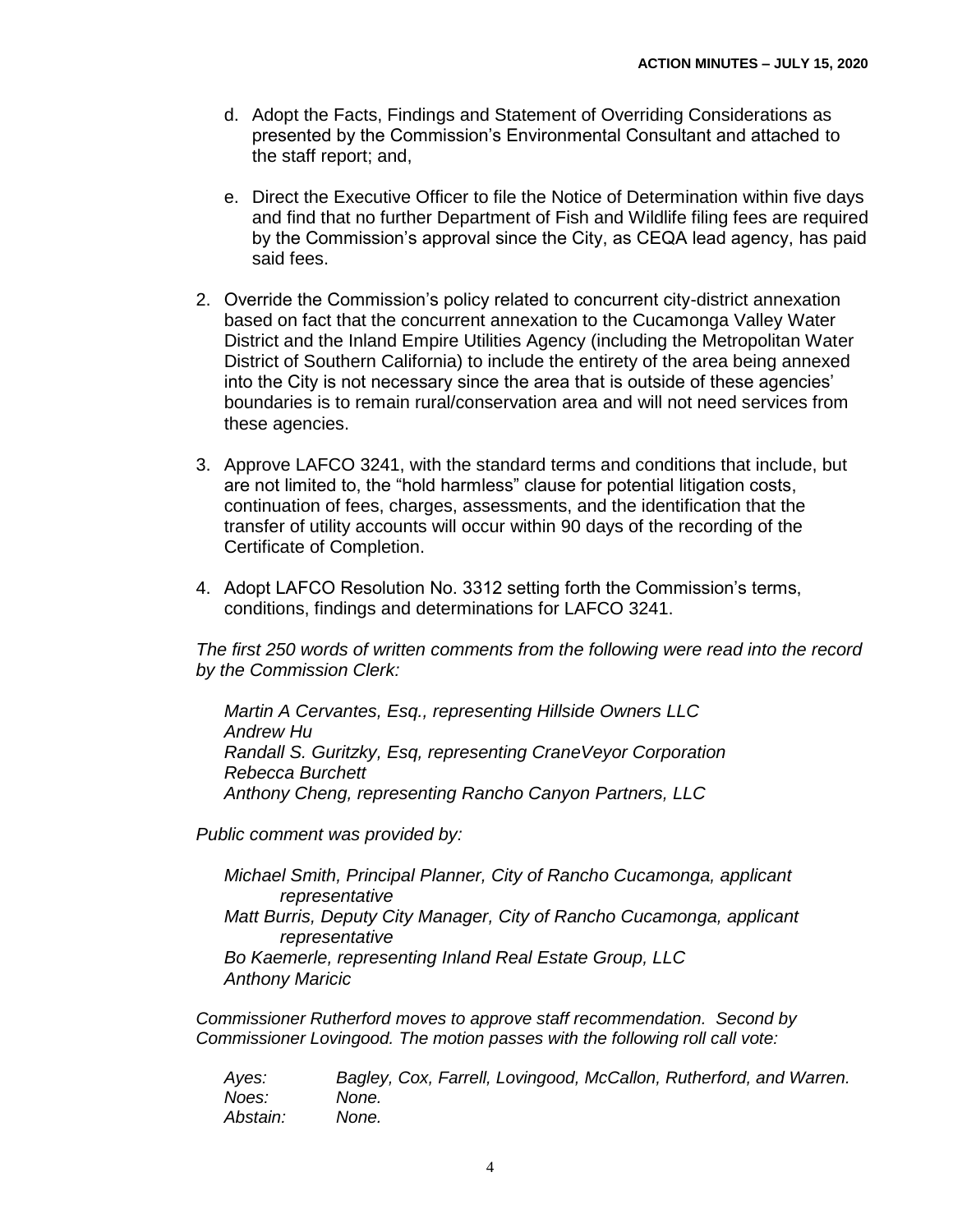*Absent: Curatalo (Farrell voting in his stead), Rowe (Rutherford voting in her stead)*

**11. Consideration of Approval of Impartial Analysis for LAFCO 3233A – Reorganization to Include Dissolution of County Service Area 64 and Formation of the Spring Valley Lake Community Services District Together with Formation of Zone A for Solid Waste and Street Sweeping**

Staff recommends that the Commission approve the Impartial Analysis for LAFCO 3233A – Reorganization to include Dissolution of County Service Area 64 and Formation of the Spring Valley Lake Community Services District together with Formation of Zone A for Solid Waste and Street Sweeping

*Commissioner Cox moves to approve staff recommendation. Second by Commissioner Lovingood. The motion passes with the following roll call vote:* 

| Ayes:          | Bagley, Cox, Farrell, Lovingood, McCallon, Rutherford, and Warren.               |
|----------------|----------------------------------------------------------------------------------|
| Noes:          | None.                                                                            |
| Abstain:       | None.                                                                            |
| <i>Absent:</i> | Curatalo (Farrell voting in his stead), Rowe (Rutherford voting in her<br>stead) |

# **DISCUSSION ITEM:**

## **12. Sustainable Agricultural Lands Conservation (SALC) Program Planning Grant Application**

Staff recommends that the Commission:

- 1. Authorize the Executive Officer to submit the SALC Program Planning Grant to the CA Department of Conservation.
- 2. Adopt Resolution No. 3311 approving the submittal of the SALC Program Planning Grant application to the CA Department of Conservation.
- 3. Direct staff to return to the Commission with a Memorandum of Understanding with the Inland Empire Resource Conservation District regarding roles and responsibilities.

*Commissioner Warren moves to approve staff recommendation. Second by Commissioner Farrell. The motion passes with the following roll call vote:* 

| Ayes:          | Bagley, Cox, Farrell, Lovingood, McCallon, Rutherford and Warren                 |
|----------------|----------------------------------------------------------------------------------|
| Noes:          | None.                                                                            |
| Abstain:       | None.                                                                            |
| <i>Absent:</i> | Curatalo (Farrell voting in his stead), Rowe (Rutherford voting in her<br>stead) |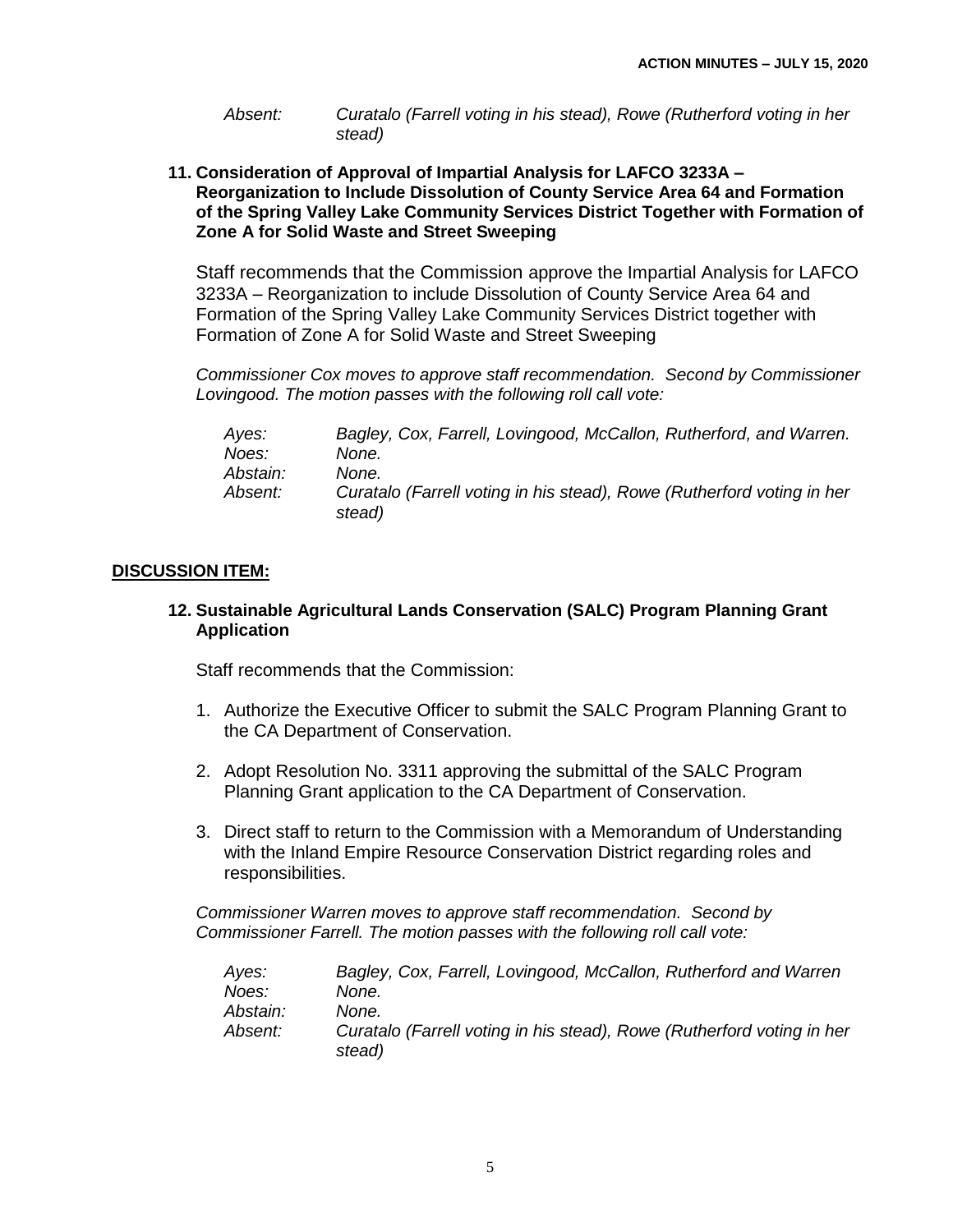## **13. Unaudited Year-End Financial Report for FY 2019-20 to include Transfer from Reserves to Services and Supplies**

Staff recommends that the Commission:

- 1. Note receipt of this report and file.
- 2. Approve a transfer of \$30,727 from Reserve Account 6000 (Contingencies) to Revenue Account 9970 (General Reserve) to cover the deficit.
- 3. Approve a transfer of \$42,500 from Reserve Account 6010 (Net Pension Liability Reserve) to Revenue Account 9990 (SBCERA Contributions) to provide budget authority for the payment to SBCERA that occurred in June 2020.

*Commissioner Bagley moves to approve staff recommendation. Second by Commissioner Warren. The motion passes with the following roll call vote:* 

| Ayes:          | Bagley, Cox, Farrell, Lovingood, McCallon, Rutherford and Warren                 |
|----------------|----------------------------------------------------------------------------------|
| Noes:          | None.                                                                            |
| Abstain:       | None.                                                                            |
| <i>Absent:</i> | Curatalo (Farrell voting in his stead), Rowe (Rutherford voting in her<br>stead) |

## **INFORMATION ITEMS:**

## **14. Legislative Report**

Executive Officer Samuel Martinez states that there is nothing to report at this time. The Legislature is still on summer recess.

## **15. Executive Officer's Oral Report**

Executive Officer Samuel Martinez reminds the Commission that there will be no August meeting. He reports that the CALAFCO Annual Conference is cancelled as an in-person conference, but that it could possibly be a virtual conference. Additionally, he reports that Pamela Miller will stay with CALAFCO due to these uncertain times and noted that Jeffrey Lum will be leaving San Bernardino LAFCO to take a position with Solano LAFCO. He also asks the Commission to adjourn in memory of Bill Chiat.

### **16. Commissioner Comments**

The Commissioners thanked Jeffrey Lum for his service to San Bernardino LAFCO.

Commissioner Lovingood requests for the LAFCO staff to do the service review for cemetery districts.

Commissioner Bagley requests that staff also look into the service review of park and recreation districts in light of the COVID-19 crisis.